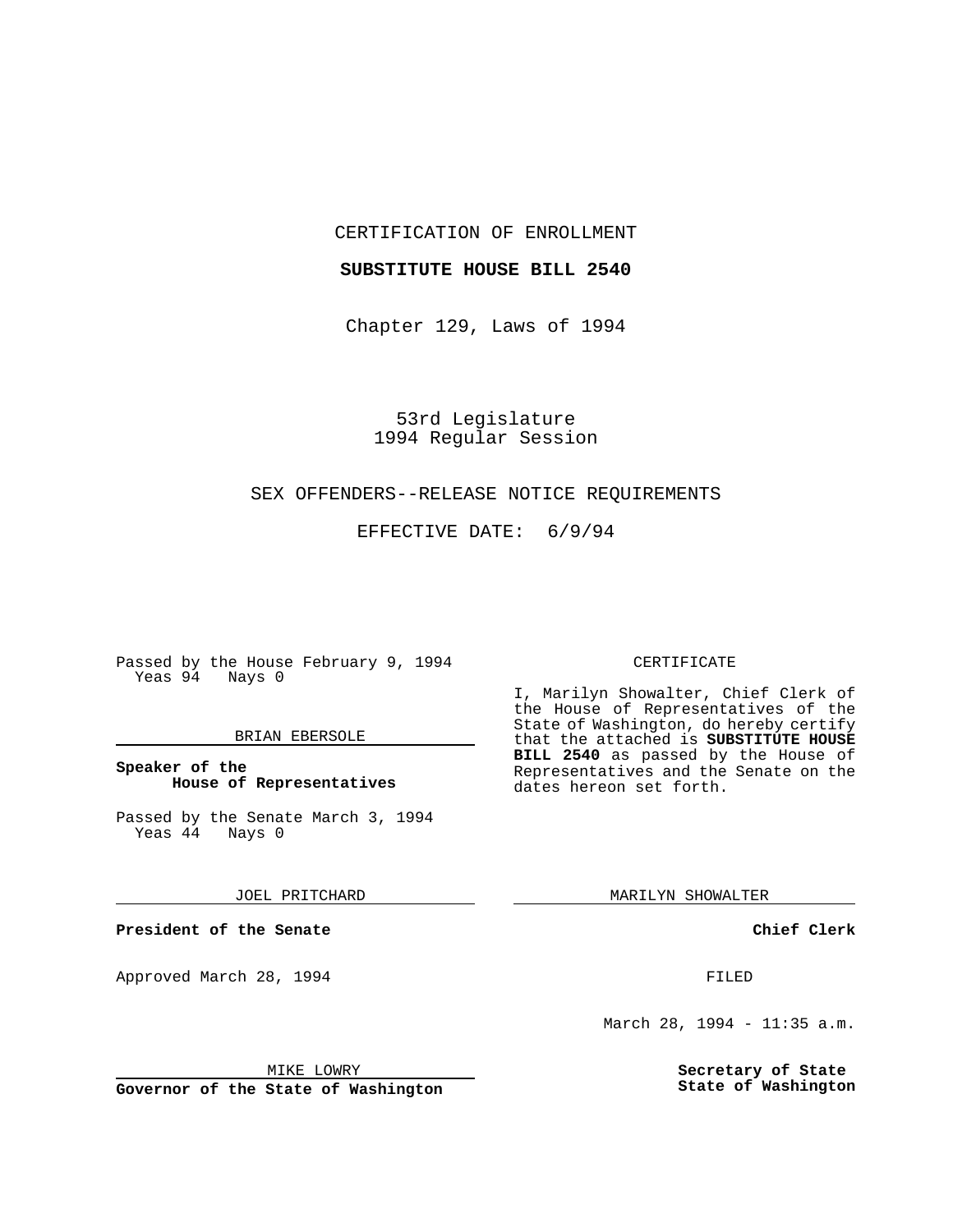# **SUBSTITUTE HOUSE BILL 2540** \_\_\_\_\_\_\_\_\_\_\_\_\_\_\_\_\_\_\_\_\_\_\_\_\_\_\_\_\_\_\_\_\_\_\_\_\_\_\_\_\_\_\_\_\_\_\_

\_\_\_\_\_\_\_\_\_\_\_\_\_\_\_\_\_\_\_\_\_\_\_\_\_\_\_\_\_\_\_\_\_\_\_\_\_\_\_\_\_\_\_\_\_\_\_

Passed Legislature - 1994 Regular Session

## **State of Washington 53rd Legislature 1994 Regular Session**

**By** House Committee on Corrections (originally sponsored by Representatives Long, Appelwick, Morris, Johanson, Padden, Brough, Sheahan, B. Thomas, Dyer, Brumsickle, Kremen, Forner, Springer and Reams)

Read first time 01/31/94.

 AN ACT Relating to the release of information concerning sex offenders; amending RCW 4.24.550, 10.77.163, 10.77.205, 13.40.215, 43.43.745, 71.05.325, and 71.05.425; reenacting and amending RCW 9.94A.155; and creating a new section.

BE IT ENACTED BY THE LEGISLATURE OF THE STATE OF WASHINGTON:

 NEW SECTION. **Sec. 1.** The legislature finds that members of the public may be alarmed when law enforcement officers notify them that a sex offender who is about to be released from custody will live in or near their neighborhood. The legislature also finds that if the public is provided adequate notice and information, the community can develop constructive plans to prepare themselves and their children for the offender's release. A sufficient time period allows communities to meet with law enforcement to discuss and prepare for the release, to establish block watches, to obtain information about the rights and responsibilities of the community and the offender, and to provide education and counseling to their children. Therefore, the legislature intends that when law enforcement officials decide to notify the public about a sex offender's pending release that notice be given at least fourteen days before the offender's release whenever possible.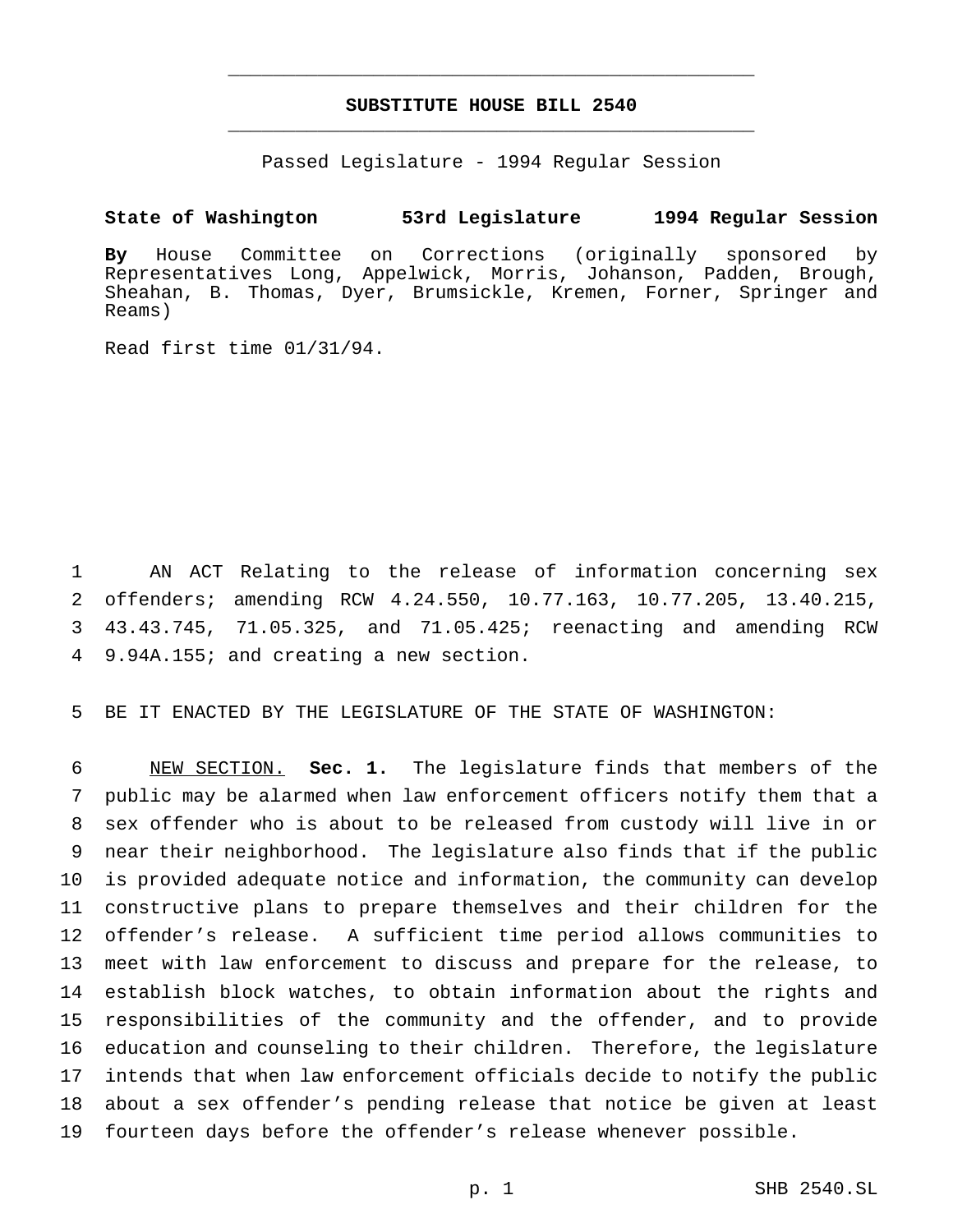**Sec. 2.** RCW 4.24.550 and 1990 c 3 s 117 are each amended to read as follows:

 (1) Public agencies are authorized to release relevant and necessary information regarding sex offenders to the public when the release of the information is necessary for public protection.

 (2) Local law enforcement agencies and officials who decide to 7 release information pursuant to this section shall make a good faith 8 effort to notify the public and residents at least fourteen days before 9 the sex offender is released. If a change occurs in the release plan, this notification provision will not require an extension of the 11 release date. The department of corrections and the department of 12 social and health services shall provide local law enforcement officials with all relevant information on sex offenders about to be 14 released or placed into the community in a timely manner.

 (3) An elected public official, public employee, or public agency as defined in RCW 4.24.470 is immune from civil liability for damages for any discretionary decision to release relevant and necessary information, unless it is shown that the official, employee, or agency acted with gross negligence or in bad faith. The authorization and immunity in this section applies to information regarding: (a) A person convicted of, or juvenile found to have committed, a sex offense as defined by RCW 9.94A.030; (b) a person found not guilty of a sex offense by reason of insanity under chapter 10.77 RCW; (c) a person found incompetent to stand trial for a sex offense and subsequently committed under chapter 71.05 or 71.34 RCW; (d) a person committed as a sexual psychopath under chapter 71.06 RCW; or (e) a person committed as a sexually violent predator under chapter 71.09 RCW. The immunity provided under this section applies to the release of relevant information to other employees or officials or to the general public.  $((+3))$   $(4)$  Except as otherwise provided by statute, nothing in

 this section shall impose any liability upon a public official, public employee, or public agency for failing to release information as 33 provided in subsections (2) and (3) of this section.

 (( $(4)$ )) (5) Nothing in this section implies that information regarding persons designated in subsections (2) and (3) of this section is confidential except as otherwise provided by statute.

 **Sec. 3.** RCW 9.94A.155 and 1992 c 186 s 7 and 1992 c 45 s 2 are each reenacted and amended to read as follows: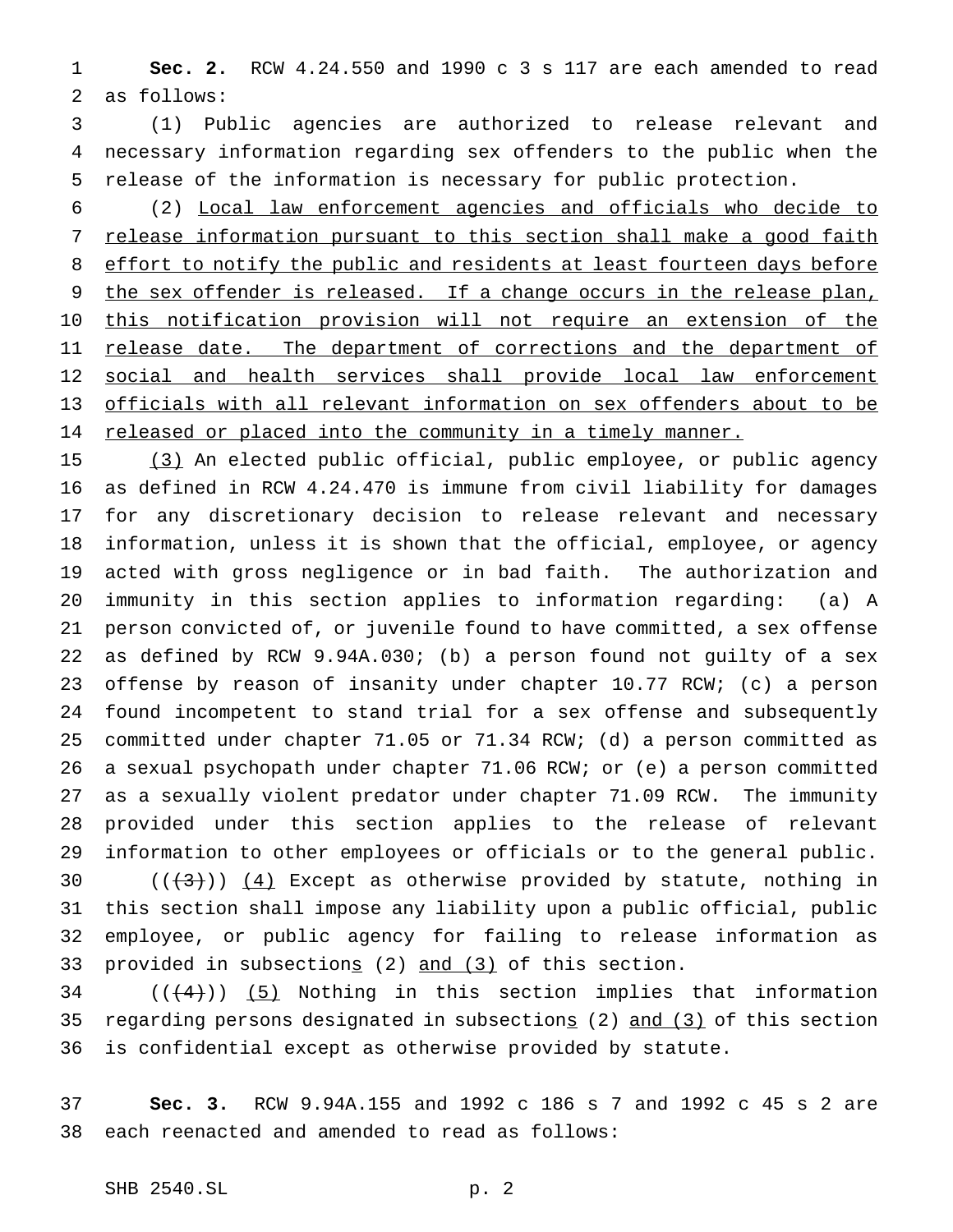(1) At the earliest possible date, and in no event later than 2 ((ten)) thirty days before release except in the event of escape or emergency furloughs as defined in RCW 72.66.010, the department of corrections shall send written notice of parole, release, community placement, work release placement, furlough, or escape about a specific inmate convicted of a violent offense, a sex offense as defined by RCW 9.94A.030, or a felony harassment offense as defined by RCW 9A.46.060 or 9A.46.110, to the following:

 (a) The chief of police of the city, if any, in which the inmate will reside or in which placement will be made in a work release program; and

 (b) The sheriff of the county in which the inmate will reside or in which placement will be made in a work release program.

 The sheriff of the county where the offender was convicted shall be notified if the department does not know where the offender will reside. The department shall notify the state patrol of the release of all sex offenders, and that information shall be placed in the Washington crime information center for dissemination to all law enforcement.

 (2) The same notice as required by subsection (1) of this section shall be sent to the following if such notice has been requested in writing about a specific inmate convicted of a violent offense, a sex offense as defined by RCW 9.94A.030, or a felony harassment offense as defined by RCW 9A.46.060 or 9A.46.110:

 (a) The victim of the crime for which the inmate was convicted or the victim's next of kin if the crime was a homicide;

 (b) Any witnesses who testified against the inmate in any court proceedings involving the violent offense; and

(c) Any person specified in writing by the prosecuting attorney.

 Information regarding victims, next of kin, or witnesses requesting the notice, information regarding any other person specified in writing by the prosecuting attorney to receive the notice, and the notice are confidential and shall not be available to the inmate.

 (3) The existence of the notice requirements contained in subsections (1) and (2) of this section shall not require an extension 36 of the release date in the event that the release plan changes after notification.

38  $(4)$  If an inmate convicted of a violent offense, a sex offense as defined by RCW 9.94A.030, or a felony harassment offense as defined by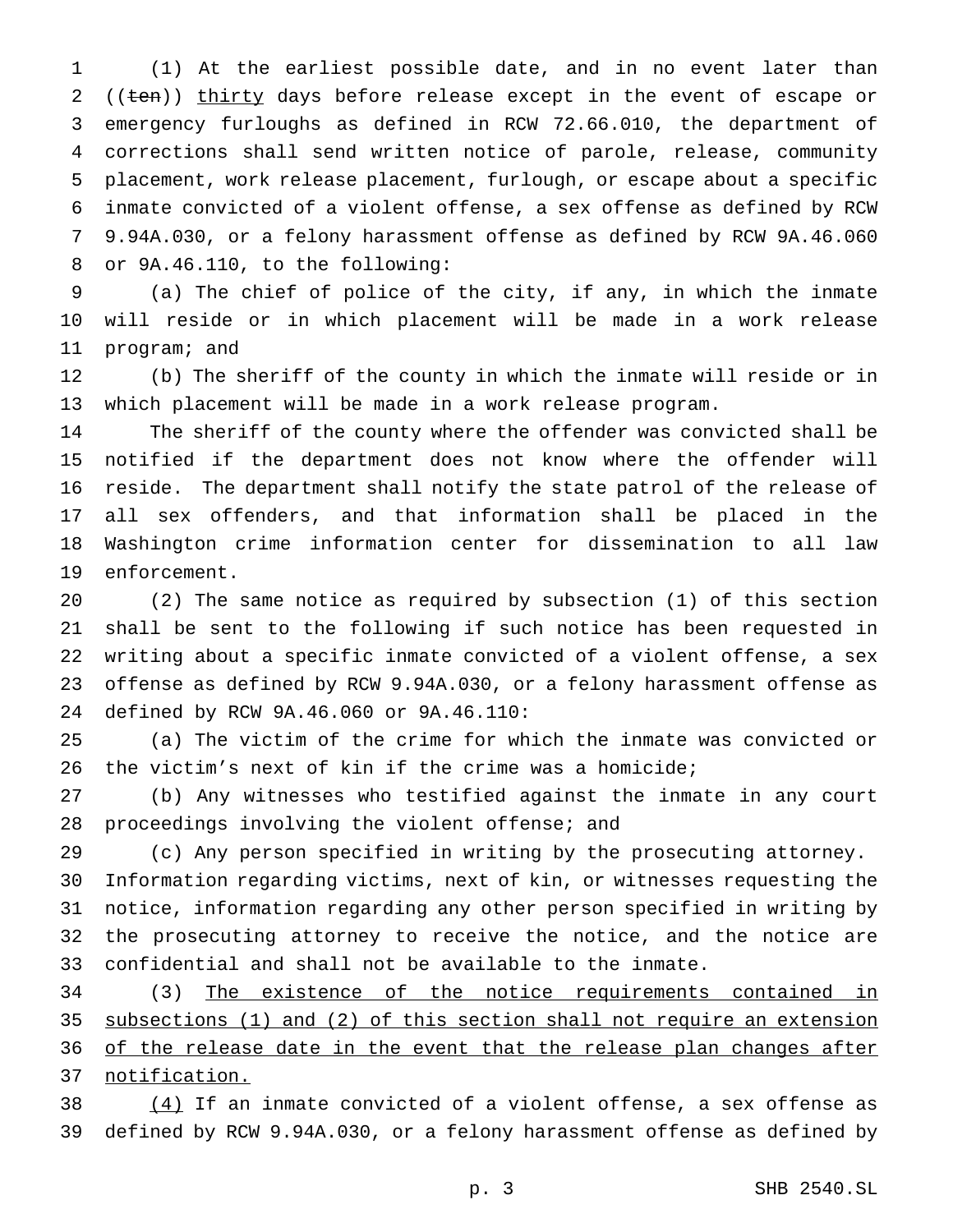RCW 9A.46.060 or 9A.46.110, escapes from a correctional facility, the department of corrections shall immediately notify, by the most reasonable and expedient means available, the chief of police of the city and the sheriff of the county in which the inmate resided immediately before the inmate's arrest and conviction. If previously requested, the department shall also notify the witnesses and the victim of the crime for which the inmate was convicted or the victim's next of kin if the crime was a homicide. If the inmate is recaptured, the department shall send notice to the persons designated in this subsection as soon as possible but in no event later than two working days after the department learns of such recapture.

12  $((+4))$  (5) If the victim, the victim's next of kin, or any witness is under the age of sixteen, the notice required by this section shall be sent to the parents or legal guardian of the child.

 $((+5))$   $(6)$  The department of corrections shall send the notices required by this chapter to the last address provided to the department by the requesting party. The requesting party shall furnish the department with a current address.

19  $((+6))$   $(7)$  For purposes of this section the following terms have the following meanings:

 (a) "Violent offense" means a violent offense under RCW 9.94A.030; (b) "Next of kin" means a person's spouse, parents, siblings and children.

 $((+7))$   $(8)$  Nothing in this section shall impose any liability upon a chief of police of a city or sheriff of a county for failing to request in writing a notice as provided in subsection (1) of this section.

 **Sec. 4.** RCW 10.77.163 and 1990 c 3 s 106 are each amended to read as follows:

 (1) Before a person committed under this chapter is permitted temporarily to leave a treatment facility for any period of time without constant accompaniment by facility staff, the superintendent, professional person in charge of a treatment facility, or his or her professional designee shall in writing notify the prosecuting attorney of any county to which the person is released and the prosecuting attorney of the county in which the criminal charges against the committed person were dismissed, of the decision conditionally to 38 release the person. The notice shall be provided at least  $((*thirty*))$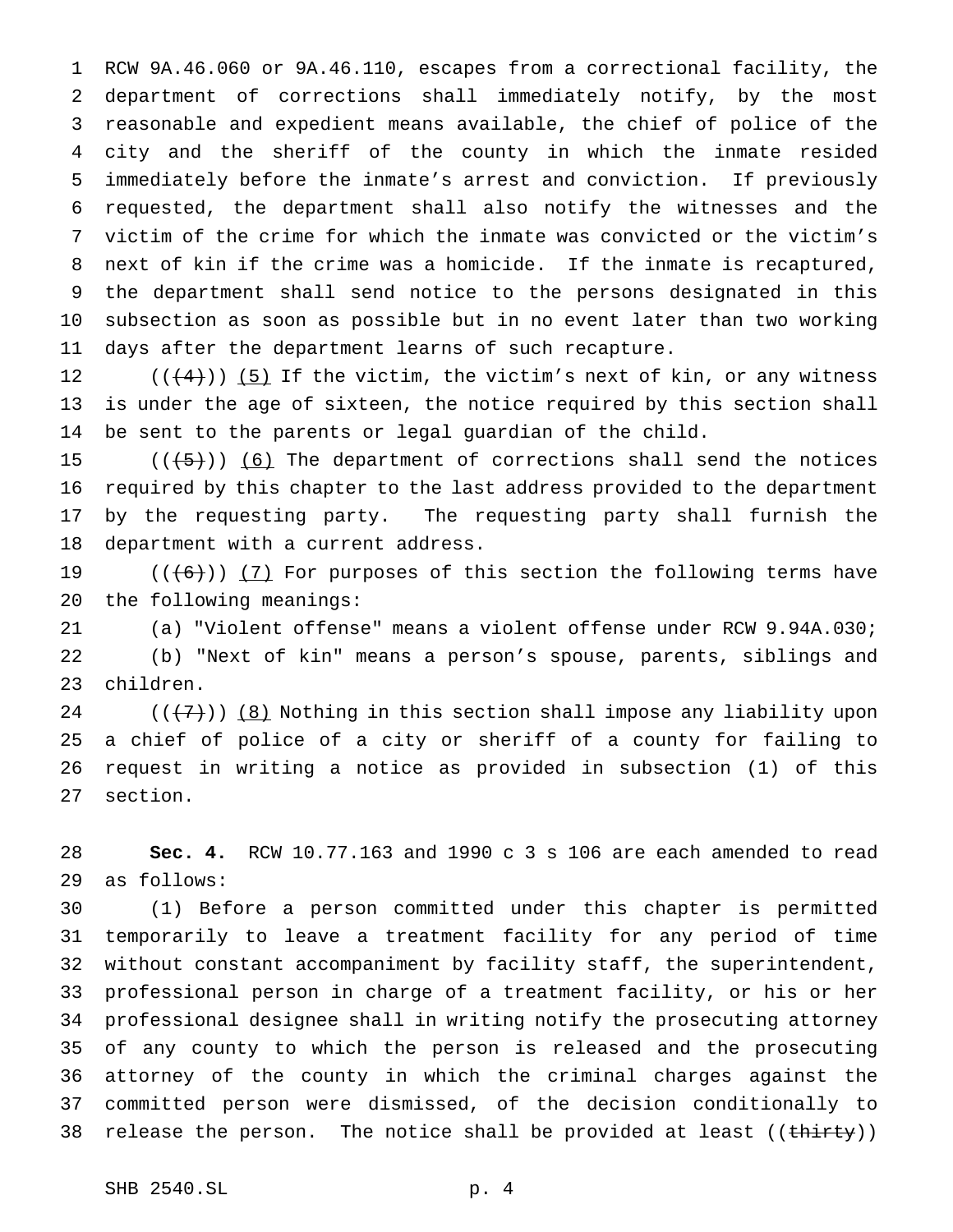1 forty-five days before the anticipated release and shall describe the conditions under which the release is to occur.

 (2) In addition to the notice required by subsection (1) of this section, the superintendent of each state institution designated for the custody, care, and treatment of persons committed under this chapter shall notify appropriate law enforcement agencies through the state patrol communications network of the furloughs of persons committed under RCW 10.77.090 or 10.77.110. Notification shall be made 9 at least ((forty-eight hours)) thirty days before the furlough, and shall include the name of the person, the place to which the person has permission to go, and the dates and times during which the person will be on furlough.

 (3) Upon receiving notice that a person committed under this chapter is being temporarily released under subsection (1) of this section, the prosecuting attorney may seek a temporary restraining order to prevent the release of the person on the grounds that the person is dangerous to self or others.

 (4) The notice requirements contained in this section shall not 19 apply to emergency medical furloughs.

 (5) The existence of the notice requirements contained in this 21 section shall not require any extension of the release date in the 22 event the release plan changes after notification.

23 (6) The notice provisions of this section are in addition to those provided in RCW 10.77.205.

 **Sec. 5.** RCW 10.77.205 and 1992 c 186 s 8 are each amended to read as follows:

 (1)(a) At the earliest possible date, and in no event later than 28 ((ten)) thirty days before conditional release, final discharge, authorized furlough pursuant to RCW 10.77.163, or transfer to a less- restrictive facility than a state mental hospital, the superintendent shall send written notice of the conditional release, final discharge, authorized furlough, or transfer of a person who has been found not guilty of a sex, violent, or felony harassment offense by reason of insanity and who is now in the custody of the department pursuant to this chapter, to the following:

 (i) The chief of police of the city, if any, in which the person will reside; and

(ii) The sheriff of the county in which the person will reside.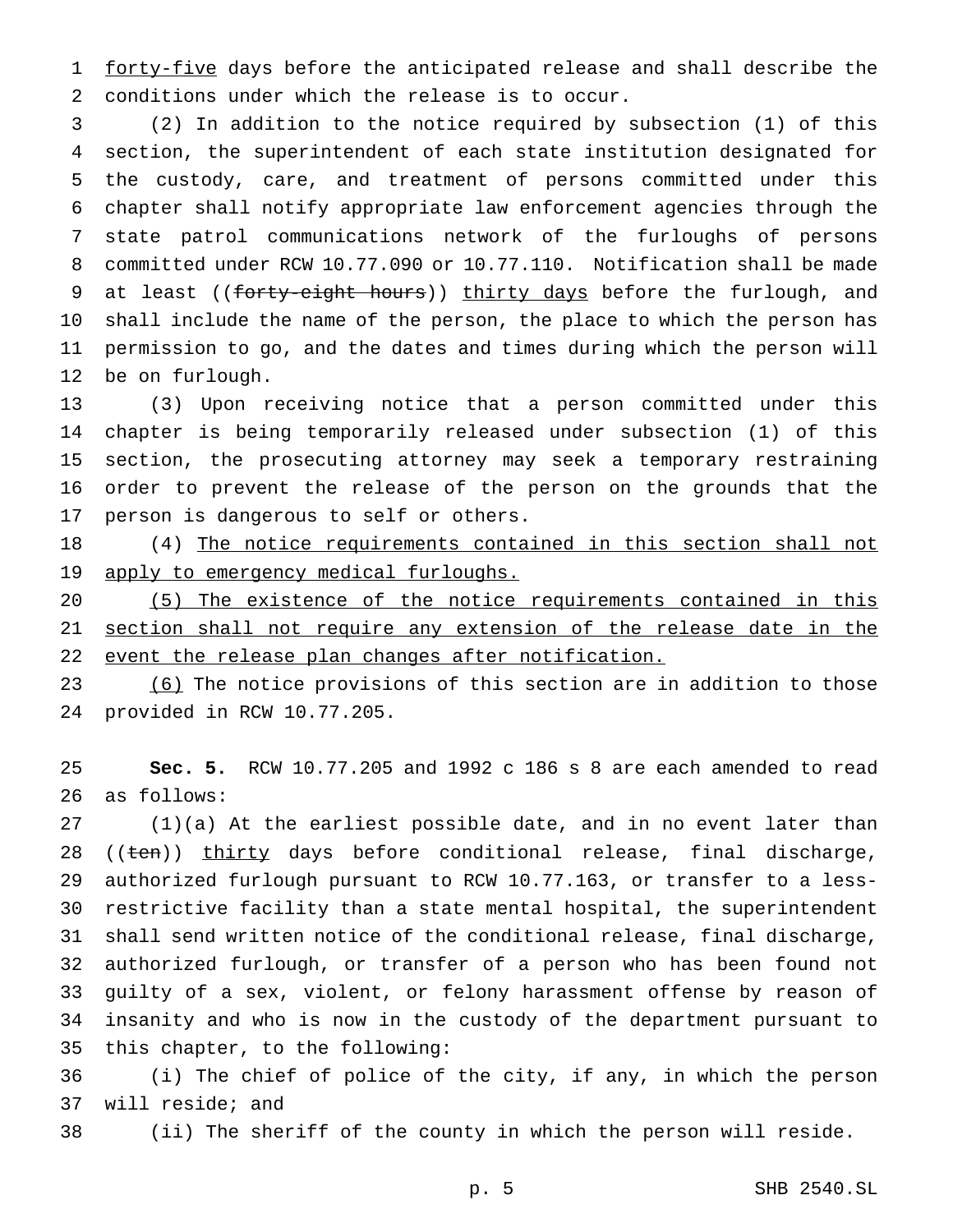(b) The same notice as required by (a) of this subsection shall be sent to the following, if such notice has been requested in writing about a specific person committed under this chapter:

 (i) The victim of the crime for which the person was committed or the victim's next of kin if the crime was a homicide;

 (ii) Any witnesses who testified against the person in any court proceedings; and

 (iii) Any person specified in writing by the prosecuting attorney. Information regarding victims, next of kin, or witnesses requesting the notice, information regarding any other person specified in writing by the prosecuting attorney to receive the notice, and the notice are confidential and shall not be available to the person committed under this chapter.

 (c) In addition to the notice requirements of (a) and (b) of this subsection, the superintendent shall comply with RCW 10.77.163.

 (d) The thirty-day notice requirement contained in (a) and (b) of 17 this subsection shall not apply to emergency medical furloughs.

 (e) The existence of the notice requirements in (a) and (b) of this 19 subsection shall not require any extension of the release date in the event the release plan changes after notification.

 (2) If a person who has been found not guilty of a sex, violent, or felony harassment offense by reason of insanity and who is committed under this chapter escapes, the superintendent shall immediately notify, by the most reasonable and expedient means available, the chief of police of the city and the sheriff of the county in which the person resided immediately before the person's arrest. If previously requested, the superintendent shall also notify the witnesses and the victim, if any, of the crime for which the person was committed or the victim's next of kin if the crime was a homicide. The superintendent shall also notify appropriate persons pursuant to RCW 10.77.165. If the person is recaptured, the secretary shall send notice to the persons designated in this subsection as soon as possible but in no event later than two working days after the department learns of such recapture.

 (3) If the victim, the victim's next of kin, or any witness is under the age of sixteen, the notice required by this section shall be sent to the parents or legal guardian of the child.

 (4) The department shall send the notices required by this chapter to the last address provided to the department by the requesting party.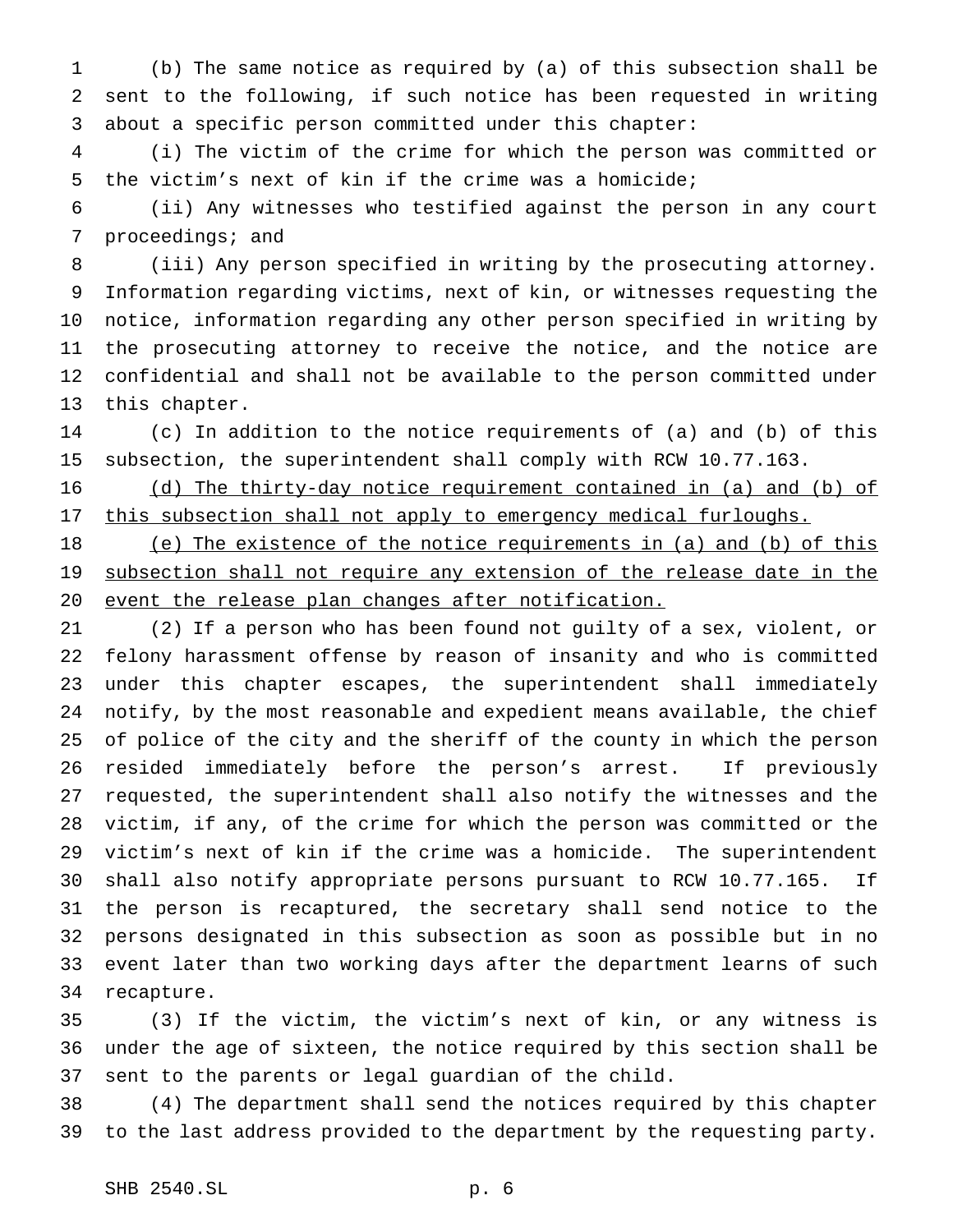The requesting party shall furnish the department with a current address.

 (5) For purposes of this section the following terms have the following meanings:

(a) "Violent offense" means a violent offense under RCW 9.94A.030;

(b) "Sex offense" means a sex offense under RCW 9.94A.030;

 (c) "Next of kin" means a person's spouse, parents, siblings, and children;

 (d) "Authorized furlough" means a furlough granted after compliance with RCW 10.77.163;

 (e) "Felony harassment offense" means a crime of harassment as defined in RCW 9A.46.060 that is a felony.

 **Sec. 6.** RCW 13.40.215 and 1993 c 27 s 1 are each amended to read as follows:

 (1)(a) Except as provided in subsection (2) of this section, at the 16 earliest possible date, and in no event later than ((ten)) thirty days before discharge, parole, or any other authorized leave or release, or before transfer to a community residential facility, the secretary shall send written notice of the discharge, parole, authorized leave or release, or transfer of a juvenile found to have committed a violent offense, a sex offense, or stalking, to the following:

 (i) The chief of police of the city, if any, in which the juvenile will reside; and

 (ii) The sheriff of the county in which the juvenile will reside. (b) The same notice as required by (a) of this subsection shall be sent to the following, if such notice has been requested in writing about a specific juvenile:

 (i) The victim of the offense for which the juvenile was found to have committed or the victim's next of kin if the crime was a homicide; (ii) Any witnesses who testified against the juvenile in any court 31 proceedings involving the offense; and

 (iii) Any person specified in writing by the prosecuting attorney. Information regarding victims, next of kin, or witnesses requesting the notice, information regarding any other person specified in writing by the prosecuting attorney to receive the notice, and the notice are confidential and shall not be available to the juvenile. The notice to the chief of police or the sheriff shall include the identity of the juvenile, the residence where the juvenile will reside, the identity of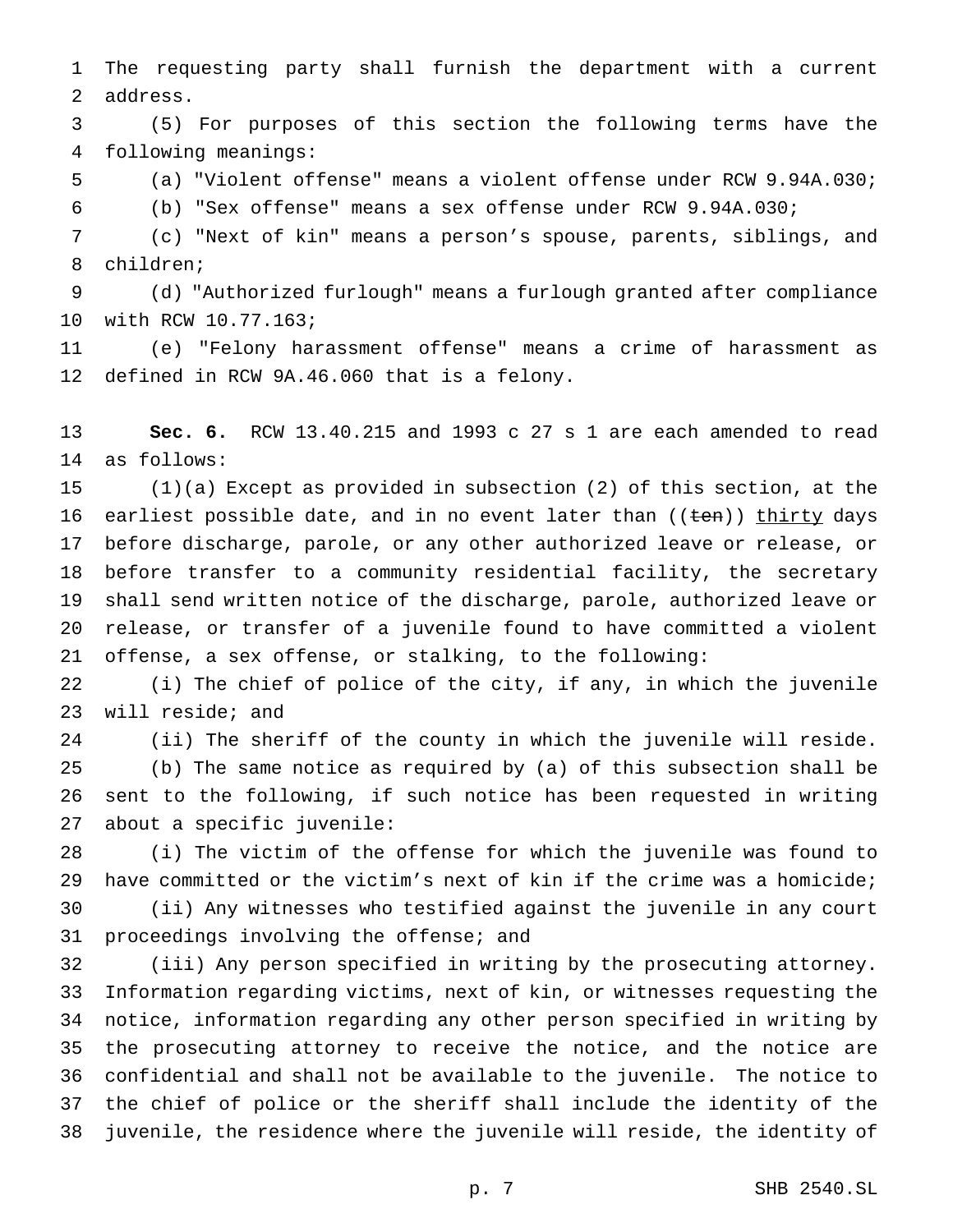the person, if any, responsible for supervising the juvenile, and the time period of any authorized leave.

 (c) The thirty-day notice requirements contained in this subsection 4 shall not apply to emergency medical furloughs.

 (d) The existence of the notice requirements in this subsection will not require any extension of the release date in the event the 7 release plan changes after notification.

 (2)(a) If a juvenile found to have committed a violent offense, a sex offense, or stalking escapes from a facility of the department, the secretary shall immediately notify, by the most reasonable and expedient means available, the chief of police of the city and the sheriff of the county in which the juvenile resided immediately before the juvenile's arrest. If previously requested, the secretary shall also notify the witnesses and the victim of the offense which the juvenile was found to have committed or the victim's next of kin if the crime was a homicide. If the juvenile is recaptured, the secretary shall send notice to the persons designated in this subsection as soon as possible but in no event later than two working days after the department learns of such recapture.

 (b) The secretary may authorize a leave, for a juvenile found to have committed a violent offense, a sex offense, or stalking, which shall not exceed forty-eight hours plus travel time, to meet an emergency situation such as a death or critical illness of a member of the juvenile's family. The secretary may authorize a leave, which shall not exceed the time medically necessary, to obtain medical care not available in a juvenile facility maintained by the department. Prior to the commencement of an emergency or medical leave, the secretary shall give notice of the leave to the appropriate law enforcement agency in the jurisdiction in which the juvenile will be during the leave period. The notice shall include the identity of the juvenile, the time period of the leave, the residence of the juvenile during the leave, and the identity of the person responsible for supervising the juvenile during the leave. If previously requested, the department shall also notify the witnesses and victim of the offense which the juvenile was found to have committed or the victim's next of kin if the offense was a homicide.

 In case of an emergency or medical leave the secretary may waive all or any portion of the requirements for leaves pursuant to RCW 13.40.205 (2)(a), (3), (4), and (5).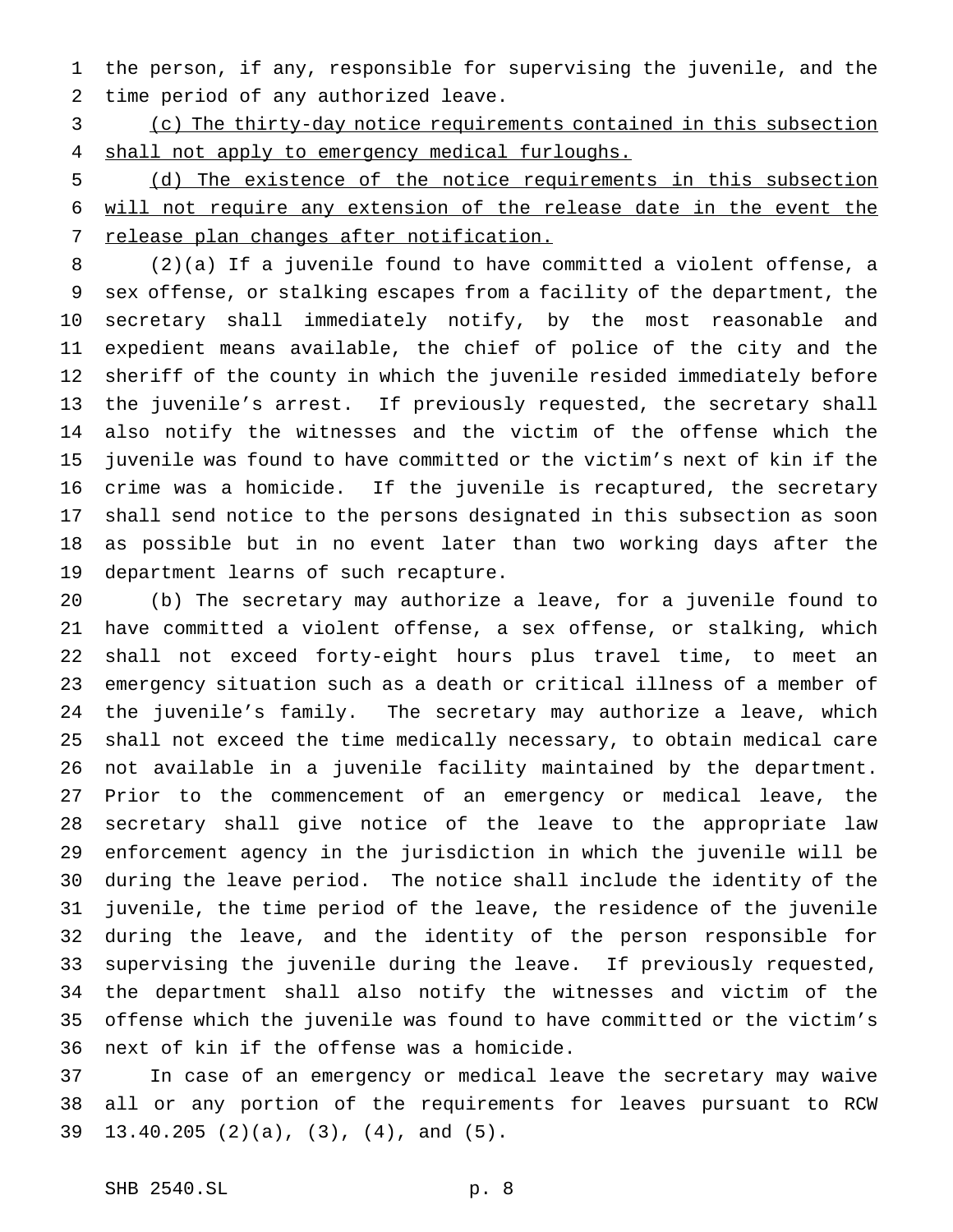(3) If the victim, the victim's next of kin, or any witness is under the age of sixteen, the notice required by this section shall be sent to the parents or legal guardian of the child.

 (4) The secretary shall send the notices required by this chapter to the last address provided to the department by the requesting party. The requesting party shall furnish the department with a current address.

 (5) For purposes of this section the following terms have the following meanings:

 (a) "Violent offense" means a violent offense under RCW 9.94A.030; (b) "Sex offense" means a sex offense under RCW 9.94A.030;

 (c) "Stalking" means the crime of stalking as defined in RCW 9A.46.110;

 (d) "Next of kin" means a person's spouse, parents, siblings, and children.

 **Sec. 7.** RCW 43.43.745 and 1993 c 24 s 1 are each amended to read as follows:

 (1) It shall be the duty of the sheriff or director of public safety of every county, of the chief of police of each city or town, or of every chief officer of other law enforcement agencies operating within this state, to record the fingerprints of all persons held in or remanded to their custody when convicted of any crime as provided for in RCW 43.43.735 for which the penalty of imprisonment might be imposed and to disseminate and file such fingerprints in the same manner as those recorded upon arrest pursuant to RCW 43.43.735 and 43.43.740.

 (2) Every time the secretary authorizes a furlough as provided for 27 in RCW 72.66.012 the department of corrections shall notify, ((forty-28 eight hours)) thirty days prior to the beginning of such furlough, the sheriff or director of public safety of the county to which the prisoner is being furloughed, the nearest Washington state patrol district facility in the county wherein the furloughed prisoner is to be residing, and other similar criminal justice agencies that the named prisoner has been granted a furlough, the place to which furloughed, and the dates and times during which the prisoner will be on furlough 35 status. In the case of an emergency furlough the ((forty-eight hour)) 36 thirty-day time period shall not be required but notification shall be made as promptly as possible and before the prisoner is released on furlough.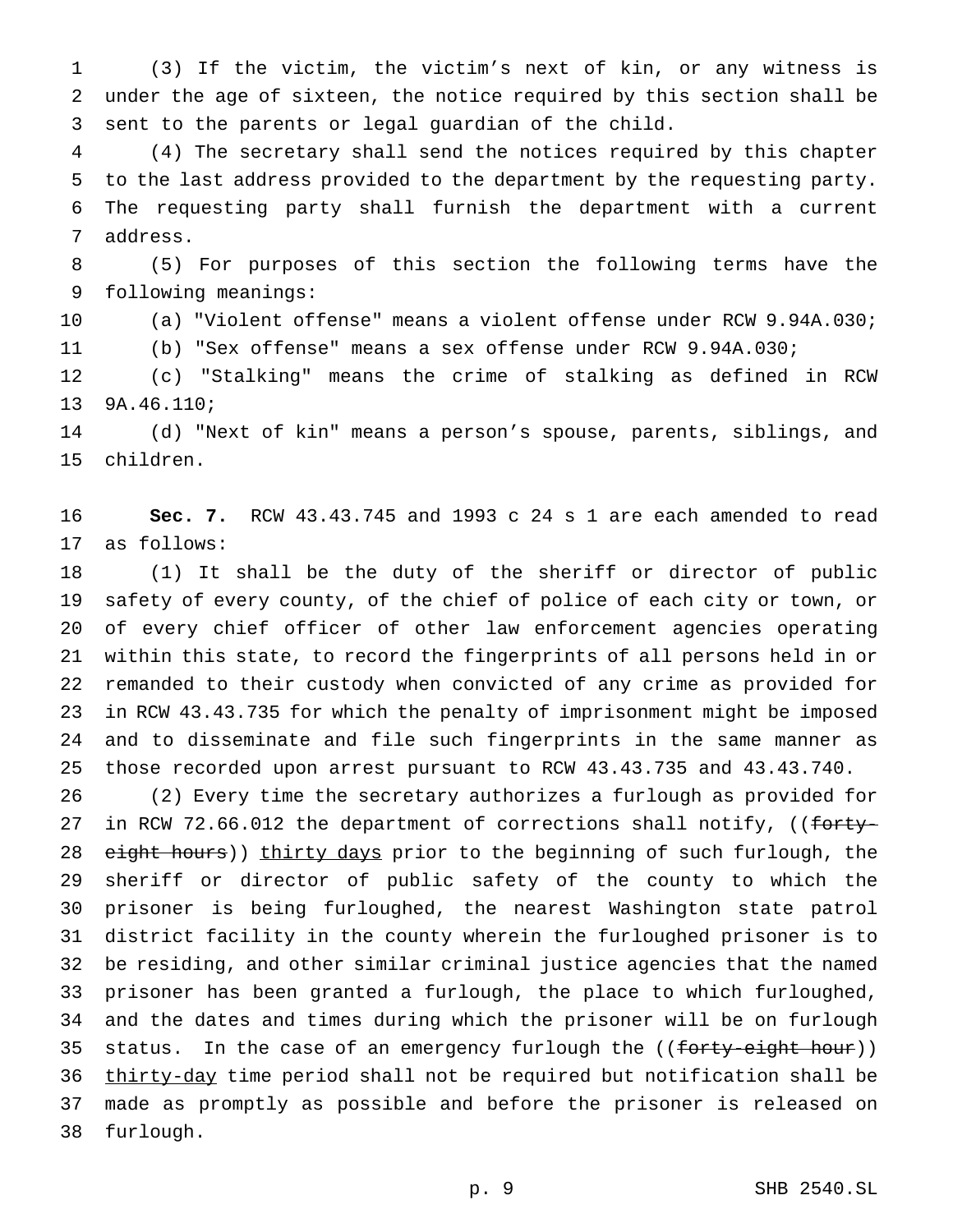(3) Disposition of the charge for which the arrest was made shall be reported to the section at whatever stage in the proceedings a final disposition occurs by the arresting law enforcement agency, county prosecutor, city attorney, or court having jurisdiction over the offense: PROVIDED, That the chief shall promulgate rules pursuant to chapter 34.05 RCW to carry out the provisions of this subsection.

 (4) Whenever a person serving a sentence for a term of confinement in a state correctional facility for convicted felons, pursuant to court commitment, is released on an order of the state indeterminate sentence review board, or is discharged from custody on expiration of sentence, the department of corrections shall promptly notify the sheriff or director of public safety, the nearest Washington state patrol district facility, and other similar criminal justice agencies that the named person has been released or discharged, the place to which such person has been released or discharged, and the conditions of his or her release or discharge.

17 Local law enforcement agencies ((may)) shall require persons convicted of sex offenses to register pursuant to RCW 9A.44.130. In addition, nothing in this section shall be construed to prevent any local law enforcement authority from recording the residency and other information concerning any convicted felon or other person convicted of a criminal offense when such information is obtained from a source other than from registration pursuant to RCW 9A.44.130 which source may include any officer or other agency or subdivision of the state.

 (5) The existence of the notice requirement in subsection (2) of 26 this section will not require any extension of the release date in the 27 event the release plan changes after notification.

 **Sec. 8.** RCW 71.05.325 and 1990 c 3 s 111 are each amended to read as follows:

 (1) Before a person committed under grounds set forth in RCW 71.05.280(3) is released from involuntary treatment because a new petition for involuntary treatment has not been filed under RCW 71.05.320(2), the superintendent, professional person, or designated mental health professional responsible for the decision whether to file a new petition shall in writing notify the prosecuting attorney of the county in which the criminal charges against the committed person were dismissed, of the decision not to file a new petition for involuntary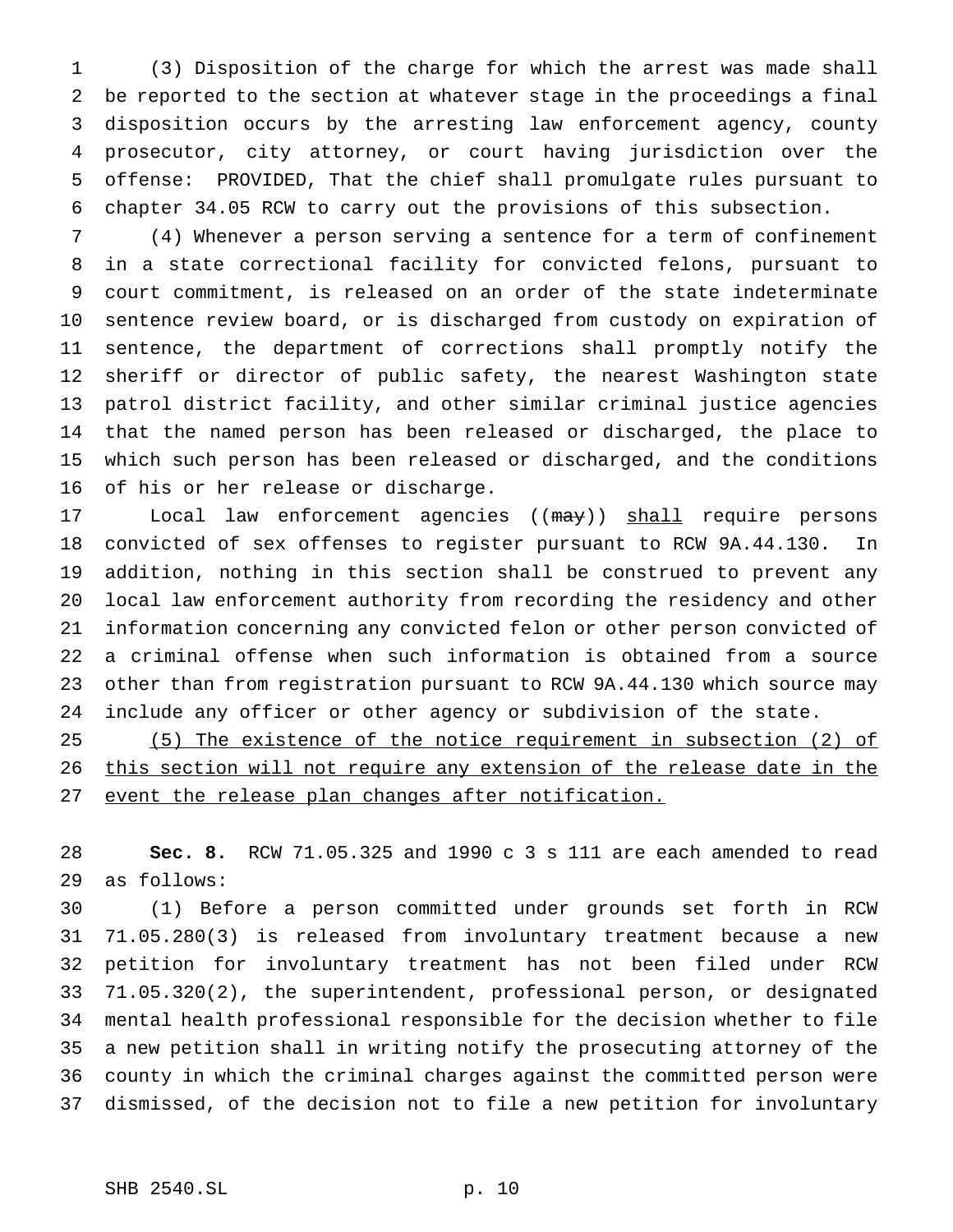1 treatment. Notice shall be provided at least ((thirty)) forty-five days before the period of commitment expires.

 (2)(a) Before a person committed under grounds set forth in RCW 71.05.280(3) is permitted temporarily to leave a treatment facility pursuant to RCW 71.05.270 for any period of time without constant accompaniment by facility staff, the superintendent, professional person in charge of a treatment facility, or his or her professional designee shall in writing notify the prosecuting attorney of any county to which the person is to be released and the prosecuting attorney of the county in which the criminal charges against the committed person were dismissed, of the decision conditionally to release the person. 12 The notice shall be provided at least ((thirty)) forty-five days before the anticipated release and shall describe the conditions under which the release is to occur.

 (b) The provisions of RCW 71.05.330(2) apply to proposed temporary releases, and either or both prosecuting attorneys receiving notice under this subsection may petition the court under RCW 71.05.330(2).

 (3) Nothing in this section shall be construed to authorize detention of a person unless a valid order of commitment is in effect.

 (4) The existence of the notice requirements in this section will not require any extension of the release date in the event the release plan changes after notification.

 (5) The notice requirements contained in this section shall not apply to emergency medical furloughs.

25 (6) The notice provisions of this section are in addition to those provided in RCW 71.05.425.

 **Sec. 9.** RCW 71.05.425 and 1992 c 186 s 9 are each amended to read as follows:

 (1)(a) Except as provided in subsection (2) of this section, at the 30 earliest possible date, and in no event later than ((ten)) thirty days before conditional release, final discharge, authorized leave under RCW 71.05.325(2), or transfer to a less-restrictive facility than a state mental hospital, the superintendent shall send written notice of conditional release, final discharge, authorized leave, or transfer of a person committed under RCW 71.05.280(3) or 71.05.320(2)(c) following dismissal of a sex, violent, or felony harassment offense pursuant to RCW 10.77.090(3) to the following: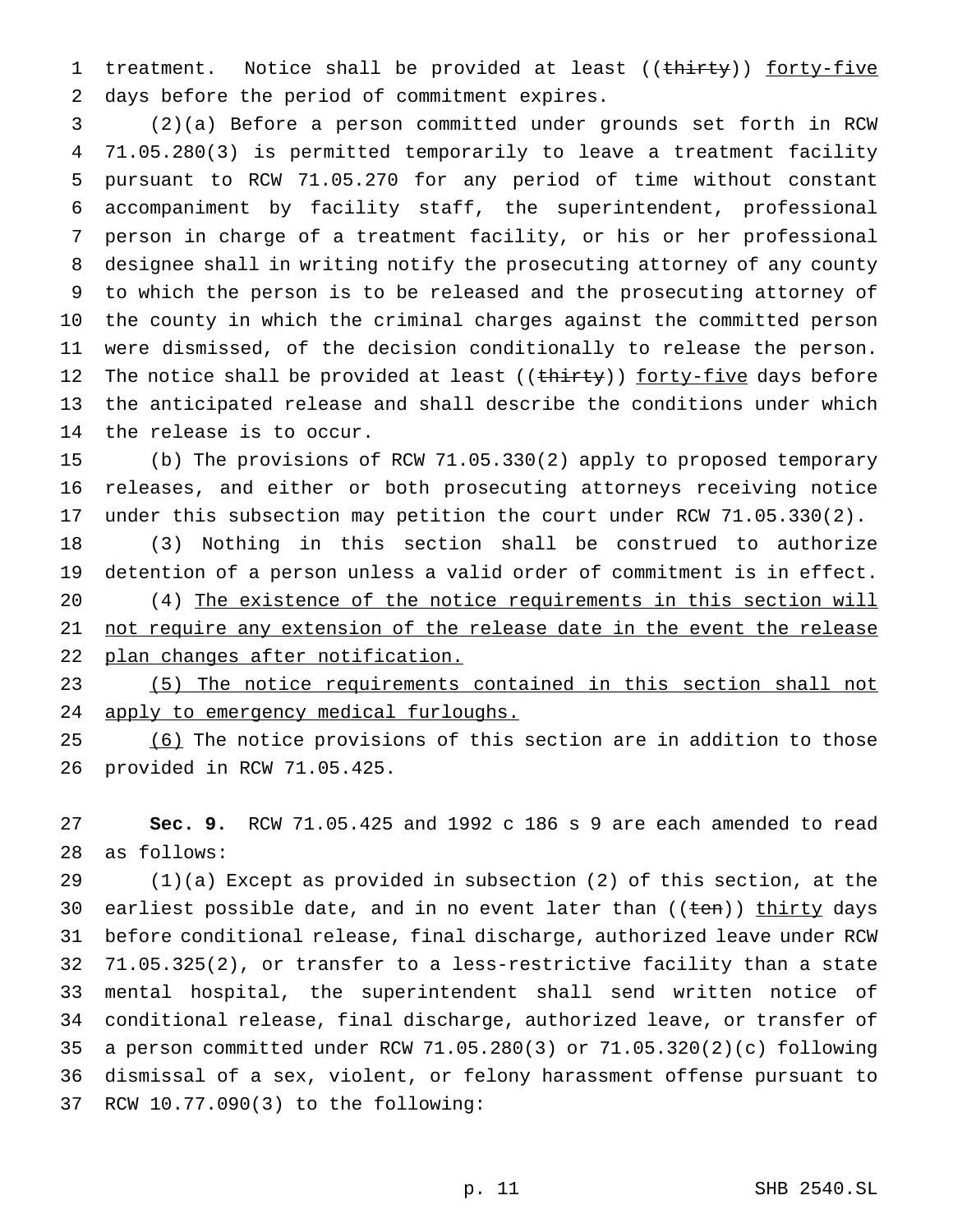(i) The chief of police of the city, if any, in which the person will reside; and

(ii) The sheriff of the county in which the person will reside.

 (b) The same notice as required by (a) of this subsection shall be sent to the following, if such notice has been requested in writing about a specific person committed under RCW 71.05.280(3) or 71.05.320(2)(c) following dismissal of a sex, violent, or felony harassment offense pursuant to RCW 10.77.090(3):

 (i) The victim of the sex, violent, or felony harassment offense that was dismissed pursuant to RCW 10.77.090(3) preceding commitment under RCW 71.05.280(3) or 71.05.320(2)(c) or the victim's next of kin if the crime was a homicide;

 (ii) Any witnesses who testified against the person in any court 14 proceedings; and

 (iii) Any person specified in writing by the prosecuting attorney. Information regarding victims, next of kin, or witnesses requesting the notice, information regarding any other person specified in writing by the prosecuting attorney to receive the notice, and the notice are confidential and shall not be available to the person committed under this chapter.

 (c) The thirty-day notice requirements contained in this subsection 22 shall not apply to emergency medical furloughs.

23 (d) The existence of the notice requirements in this subsection will not require any extension of the release date in the event the 25 release plan changes after notification.

 (2) If a person committed under RCW 71.05.280(3) or 71.05.320(2)(c) following dismissal of a sex, violent, or felony harassment offense pursuant to RCW 10.77.090(3) escapes, the superintendent shall immediately notify, by the most reasonable and expedient means available, the chief of police of the city and the sheriff of the county in which the person resided immediately before the person's arrest. If previously requested, the superintendent shall also notify the witnesses and the victim of the sex, violent, or felony harassment offense that was dismissed pursuant to RCW 10.77.090(3) preceding commitment under RCW 71.05.280(3) or 71.05.320(2) or the victim's next of kin if the crime was a homicide. In addition, the secretary shall also notify appropriate parties pursuant to RCW 71.05.410. If the person is recaptured, the superintendent shall send notice to the persons designated in this subsection as soon as possible but in no